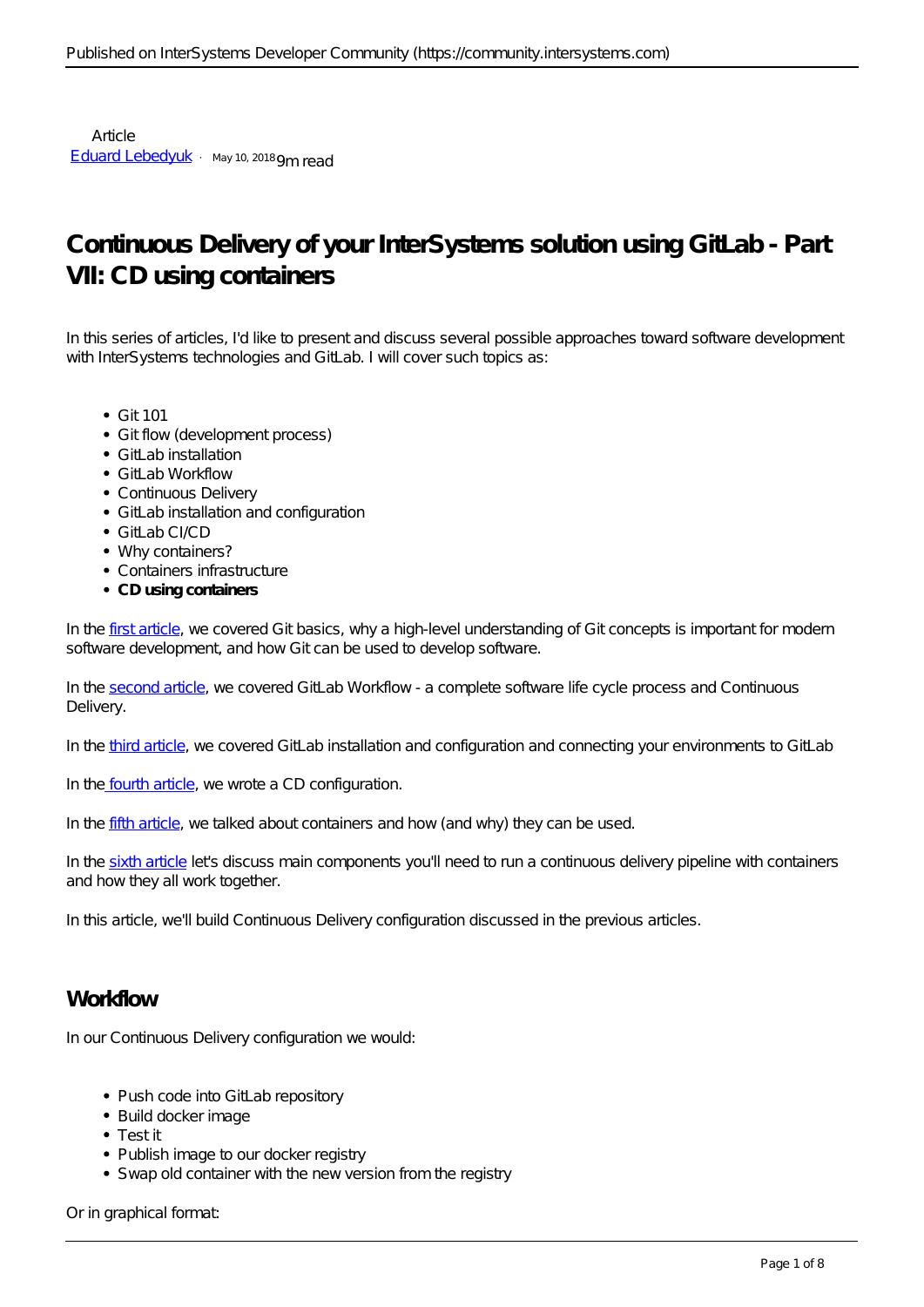

Let's start.

## **Build**

First, we need to build our image.

Our code would be, as usual, stored in the repository, CD configuration in gitlab-ci.yml but in addition (to increase security) we would store several server-specific files on a build server.

#### **GitLab.xml**

Contains CD hooks code. It was developed in the [previous article](https://community.intersystems.com/post/continuous-delivery-your-intersystems-solution-using-gitlab-part-iv-cd-configuration) and available on [GitHub](https://github.com/intersystems-ru/GitLab/releases). This is a small library to load code, run various hooks and test code. As a preferable alternative, you can use [git submodules t](https://git-scm.com/book/en/v2/Git-Tools-Submodules)o include this project or something similar into your repository. Submodules are better because it's easier to keep them up to date. One other alternative would be tagging releases on GitLab and loading them with [ADD](https://docs.docker.com/engine/reference/builder/#add) command.

#### **iris.key**

License key. Alternatively, it can be downloaded during container build rather than stored on a server. It's rather insecure to store in the repository.

#### **pwd.txt**

File containing default password. Again, it's rather insecure to store it in the repository. Also, if you're hosting prod environment on a separate server it could have a different default password.

### **load\_ci.script**

Initial script, it:

- Enables OS authentication
- $\bullet$  Loads GitLab.xml
- Initializes GitLab utility settings
- Loads the code

```
set sc = ##Class(Security.System).Get("SYSTEM",.Properties)
write:('sc) $System.Status.GetErrorText(sc)
set AutheEnabled = Properties("AutheEnabled")
set AutheEnabled = $zb(+AuthorEnabled,16,7)set Properties("AutheEnabled") = AutheEnabled
set sc = ##Class(Security.System).Modify("SYSTEM",.Properties)
write:('sc) $System.Status.GetErrorText(sc)
zn "USER"
do ##class(%SYSTEM.OBJ).Load(##class(%File).ManagerDirectory() _ "GitLab.xml","cdk")
```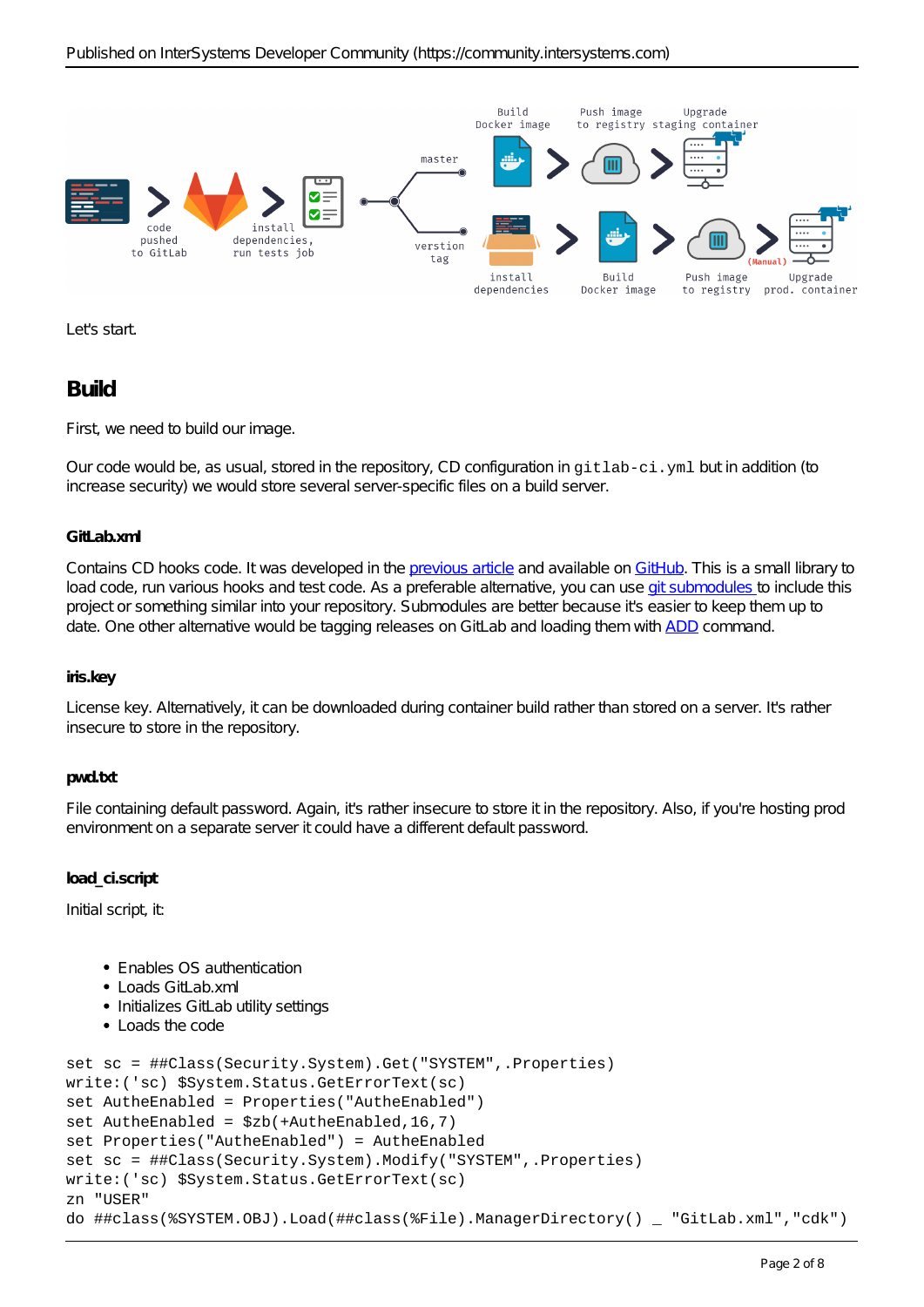```
do ##class(isc.git.Settings).setSetting("hooks", "MyApp/Hooks/")
do ##class(isc.git.Settings).setSetting("tests", "MyApp/Tests/")
do ##class(isc.git.GitLab).load()
halt
```
Note that the first line is intentionally left empty.

As some settings can be server-specific, it's stored not in the repository, but rather separately. If this initial hook is always the same, you can just store it in the repository.

#### **gitlab-ci.yml**

Now, to Continuous Delivery configuration:

```
build image:
   stage: build
   tags:
     - test
   script:
     - cp -r /InterSystems/mount ci
     - cd ci
    - echo 'SuperUser' | cat - pwd.txt load_ci.script > temp.txt
     - mv temp.txt load_ci.script
     - cd ..
     - docker build --build-arg CI_PROJECT_DIR=$CI_PROJECT_DIR -t docker.domain.com/te
st/docker:$CI_COMMIT_REF_NAME .
```
What is going on here?

First of all, as [docker build](https://docs.docker.com/engine/reference/commandline/build/) can access only subdirectories of a base build directory - in our case repository root, we need to copy our "secret" directory (the one with GitLab.xml, iris.key, pwd.txt and load\_ci.script) into the cloned repository.

Next, first terminal access requires a user/pass so we'd add them to load\_ci.script (that's what empty line at the beginning of load\_ci.script is for btw).

Finally, we build docker image and tag it appropriately: docker.domain.com/test/docker:\$CI\_COMMIT\_REF\_NAME

where SCI\_COMMIT\_REF\_NAME is the name of a current branch. Note that the first part of the image tag should be named same as project name in GitLab, so it could be seen in GitLab Registry tab (instructions on tagging are available in Registry tab).

#### **Dockerfile**

Building docker image is done using [Dockerfile,](https://docs.docker.com/engine/reference/builder/) here it is:

#### FROM docker.intersystems.com/intersystems/iris:2018.1.1.611.0

```
ENV SRC_DIR=/tmp/src
ENV CI_DIR=$SRC_DIR/ci
ENV CI_PROJECT_DIR=$SRC_DIR
```

```
COPY ./ $SRC_DIR
```
RUN cp \$CI\_DIR/iris.key \$ISC\_PACKAGE\_INSTALLDIR/mgr/ \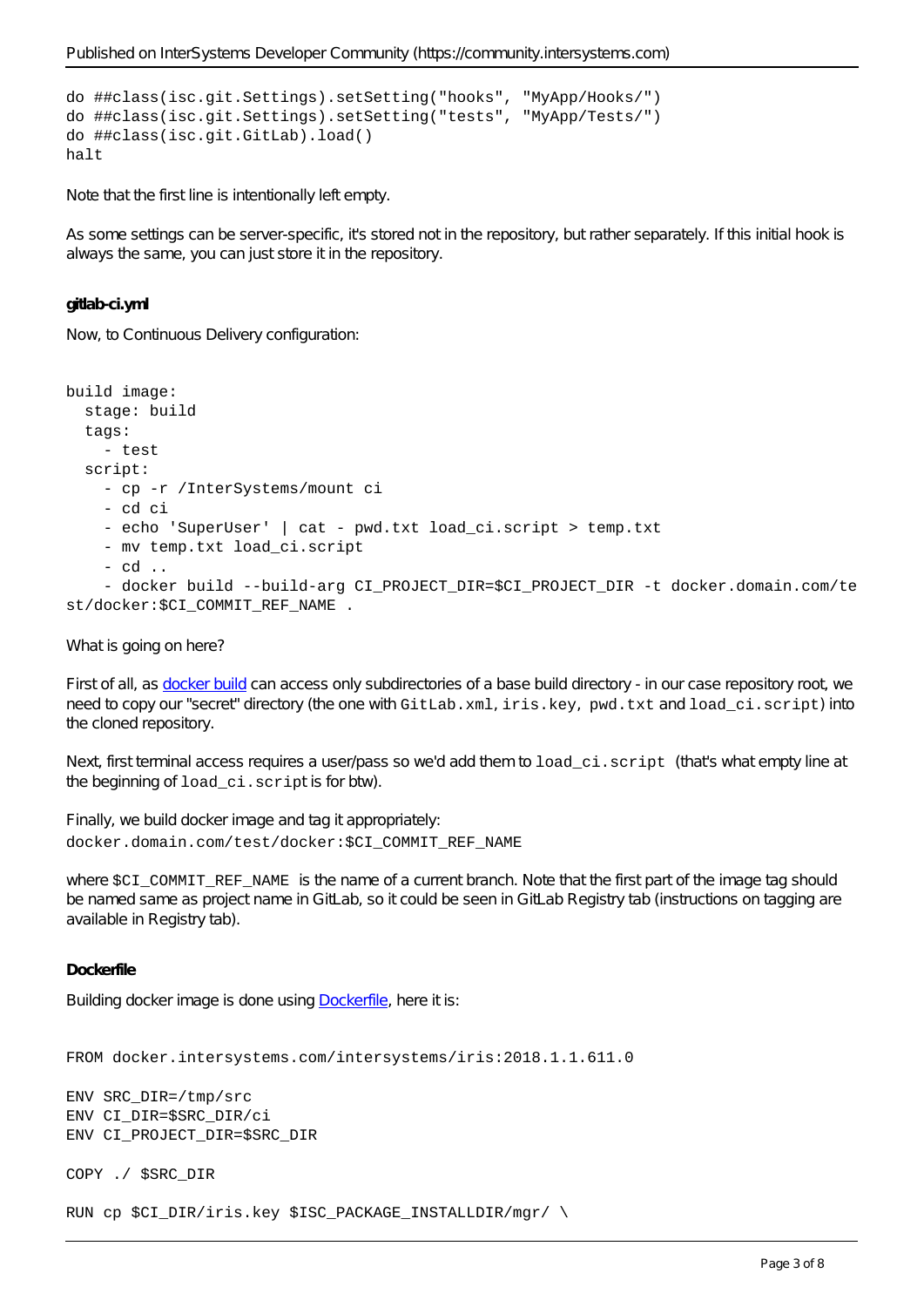```
 && cp $CI_DIR/GitLab.xml $ISC_PACKAGE_INSTALLDIR/mgr/ \
  && $ISC_PACKAGE_INSTALLDIR/dev/Cloud/ICM/changePassword.sh $CI_DIR/pwd.txt \
  && iris start $ISC_PACKAGE_INSTANCENAME \
  && irissession $ISC_PACKAGE_INSTANCENAME -U%SYS < $CI_DIR/load_ci.script \
  && iris stop $ISC_PACKAGE_INSTANCENAME quietly
We start from the basic iris container.
First of all, we copy our repository (and "secret" directory) inside the container.
Next, we copy license key and GitLab. xml to mgr directory.
Then we change the password to the value from \mathbf{pwd}. \mathbf{txt}. \mathbf{w} Mote that pwd. txt is deleted in this operation.
After that, the instance is started and load_ci.script is executed.
Finally, iris instance is stopped.
Here's the job log (partial, skipped load/compilation logs):
Running with gitlab-runner 10.6.0 (a3543a27)
   on docker 7b21e0c4
Using Shell executor...
Running on docker...
Fetching changes...
Removing ci/
Removing temp.txt
HEAD is now at 5ef9904 Build load_ci.script
From http://gitlab.eduard.win/test/docker
    5ef9904..9753a8d master -> origin/master
Checking out 9753a8db as master...
Skipping Git submodules setup
$ cp -r /InterSystems/mount ci
$ cd ci
$ echo 'SuperUser' | cat - pwd.txt load_ci.script > temp.txt
$ mv temp.txt load_ci.script
$ cd ..
$ docker build --build-arg CI_PROJECT_DIR=$CI_PROJECT_DIR -t docker.eduard.win/test/d
ocker:$CI_COMMIT_REF_NAME .
Sending build context to Docker daemon 401.4kB
Step 1/6 : FROM docker.intersystems.com/intersystems/iris:2018.1.1.611.0
  ---> cd2e53e7f850
Step 2/6 : ENV SRC_DIR=/tmp/src
  ---> Using cache
  ---> 68ba1cb00aff
Step 3/6 : ENV CI DIR=$SRC DIR/ci
  ---> Using cache
  ---> 6784c34a9ee6
Step 4/6 : ENV CI PROJECT DIR=$SRC DIR
  ---> Using cache
  ---> 3757fa88a28a
Step 5/6 : COPY ./ $SRC DIR
  ---> 5515e13741b0
Step 6/6 : RUN cp $CI_DIR/iris.key $ISC_PACKAGE_INSTALLDIR/mgr/ && cp $CI_DIR/GitLab
.xml $ISC_PACKAGE_INSTALLDIR/mgr/ && $ISC_PACKAGE_INSTALLDIR/dev/Cloud/ICM/changePas
sword.sh $CI_DIR/pwd.txt && iris start $ISC_PACKAGE_INSTANCENAME && irissession $IS
C_PACKAGE_INSTANCENAME -U%SYS < $CI_DIR/load_ci.script && iris stop $ISC_PACKAGE_INS
```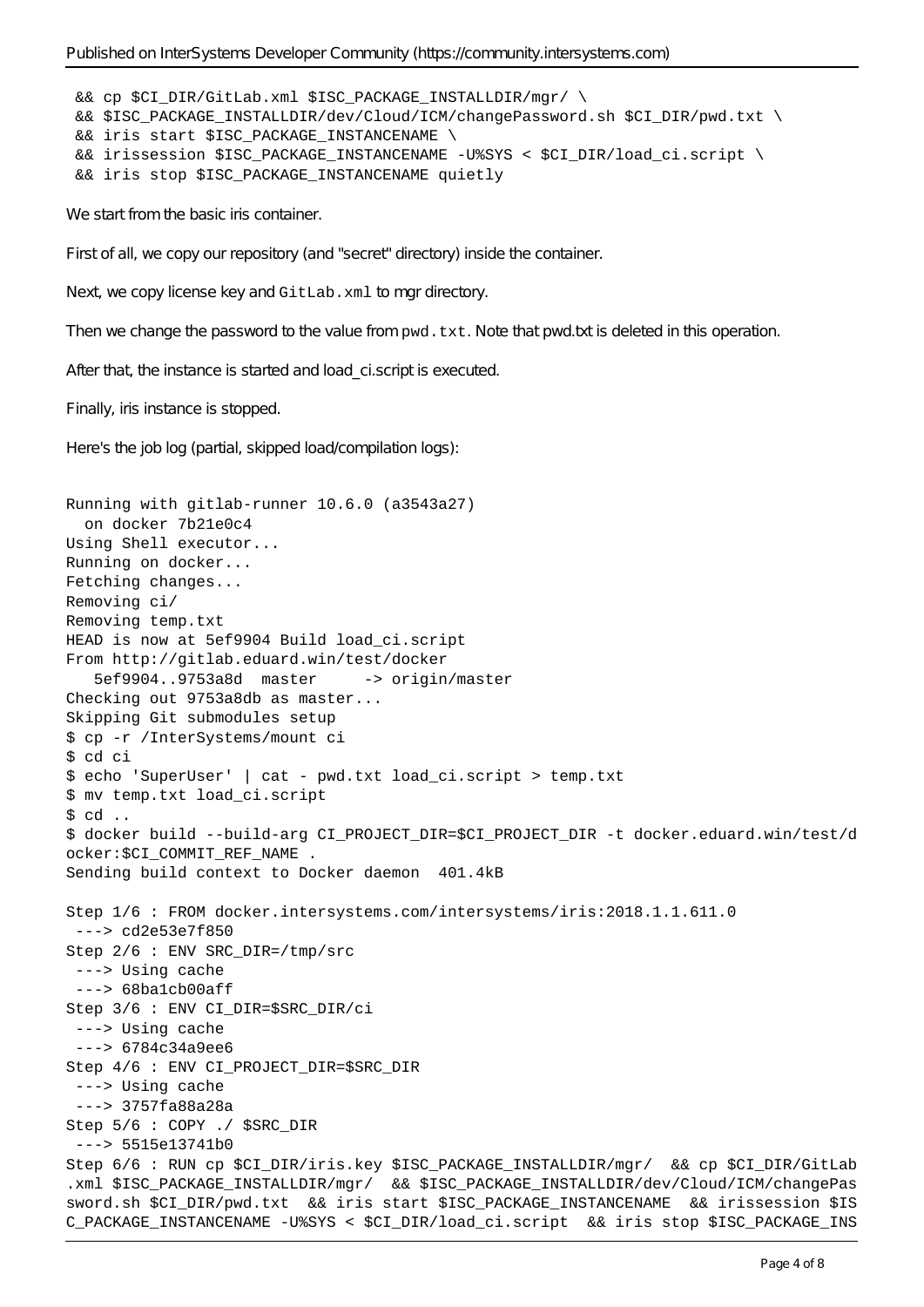TANCENAME quietly ---> Running in 86526183cf7c . Waited 1 seconds for InterSystems IRIS to start This copy of InterSystems IRIS has been licensed for use exclusively by: ISC Internal Container Sharding Copyright (c) 1986-2018 by InterSystems Corporation Any other use is a violation of your license agreement %SYS> 1 %SYS> Using 'iris.cpf' configuration file This copy of InterSystems IRIS has been licensed for use exclusively by: ISC Internal Container Sharding Copyright (c) 1986-2018 by InterSystems Corporation Any other use is a violation of your license agreement 1 alert(s) during startup. See messages.log for details. Starting IRIS Node: 39702b122ab6, Instance: IRIS Username: Password: Load started on 04/06/2018 17:38:21 Loading file /usr/irissys/mgr/GitLab.xml as xml Load finished successfully. USER> USER> [2018-04-06 17:38:22.017] Running init hooks: before [2018-04-06 17:38:22.017] Importing hooks dir /tmp/src/MyApp/Hooks/ [2018-04-06 17:38:22.374] Executing hook class: MyApp.Hooks.Global [2018-04-06 17:38:22.375] Executing hook class: MyApp.Hooks.Local [2018-04-06 17:38:22.375] Importing dir /tmp/src/ Loading file /tmp/src/MyApp/Tests/TestSuite.cls as udl Compilation started on 04/06/2018 17:38:22 with qualifiers 'c' Compilation finished successfully in 0.194s. Load finished successfully. [2018-04-06 17:38:22.876] Running init hooks: after [2018-04-06 17:38:22.878] Executing hook class: MyApp.Hooks.Local [2018-04-06 17:38:22.921] Executing hook class: MyApp.Hooks.Global Removing intermediate container 39702b122ab6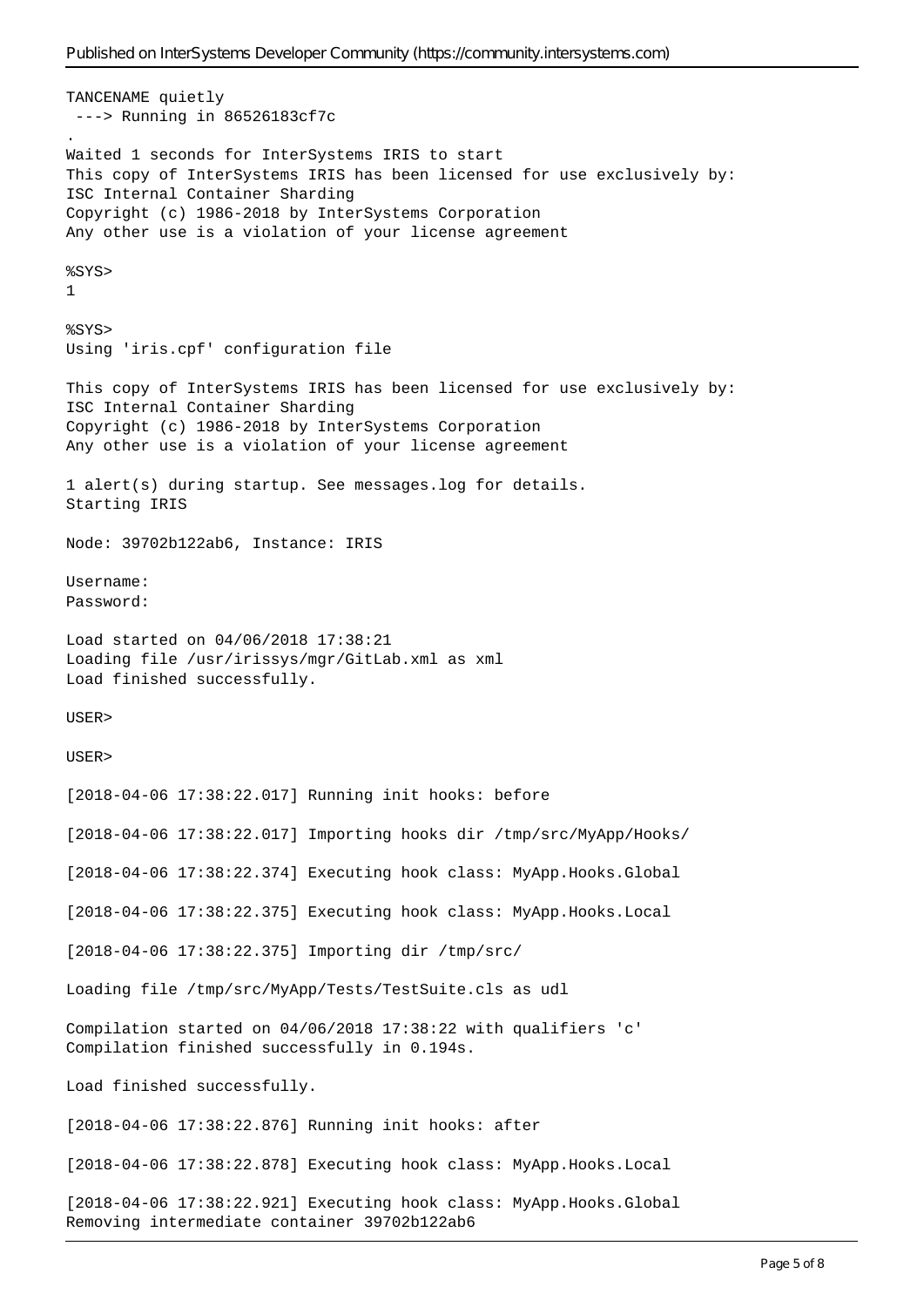```
 ---> dea6b2123165
[Warning] One or more build-args [CI_PROJECT_DIR] were not consumed
Successfully built dea6b2123165
Successfully tagged docker.domain.com/test/docker:master
Job succeeded
```
Note that I'm using [GitLab Shell executor a](https://docs.gitlab.com/runner/executors/)nd not Docker executor. Docker executor is used when you need something from inside of the image, for example, you're building an Android application in java container and you only need an apk. In our case, we need a whole container and for that, we need Shell executor. So we're running Docker commands via GitLab Shell executor.

### **Run**

We have our image, next let's run it. In the case of feature branches, we can just destroy old container and start the new one. In the case of the environment, we can run a temporary container and replace environment container in case tests succeed (that is left as an exercise to the reader).

Here is the script.

```
destroy old:
   stage: destroy
   tags:
     - test
   script:
     - docker stop iris-$CI_COMMIT_REF_NAME || true
     - docker rm -f iris-$CI_COMMIT_REF_NAME || true
```
This script destroys currently running container and always succeeds (by default docker fails if it tries to stop/remove non-existing container).

Next, we start the new image and register it as an environment. [Nginx container](https://cloud.google.com/community/tutorials/nginx-reverse-proxy-docker) automatically proxies requests using VIRTUAL\_HOST environment variable and expose directive (to know which port to proxy).

```
run image:
   stage: run
   environment:
    name: $CI_COMMIT_REF_NAME
     url: http://$CI_COMMIT_REF_SLUG. docker.domain.com/index.html
  tags:
     - test
   script:
     - docker run -d
       --expose 52773
       --env VIRTUAL_HOST=$CI_COMMIT_REF_SLUG.docker.eduard.win
      --name iris-$CI COMMIT REF NAME
       docker.domain.com/test/docker:$CI_COMMIT_REF_NAME
       --log $ISC_PACKAGE_INSTALLDIR/mgr/messages.log
```
### **Tests**

Let's run some tests.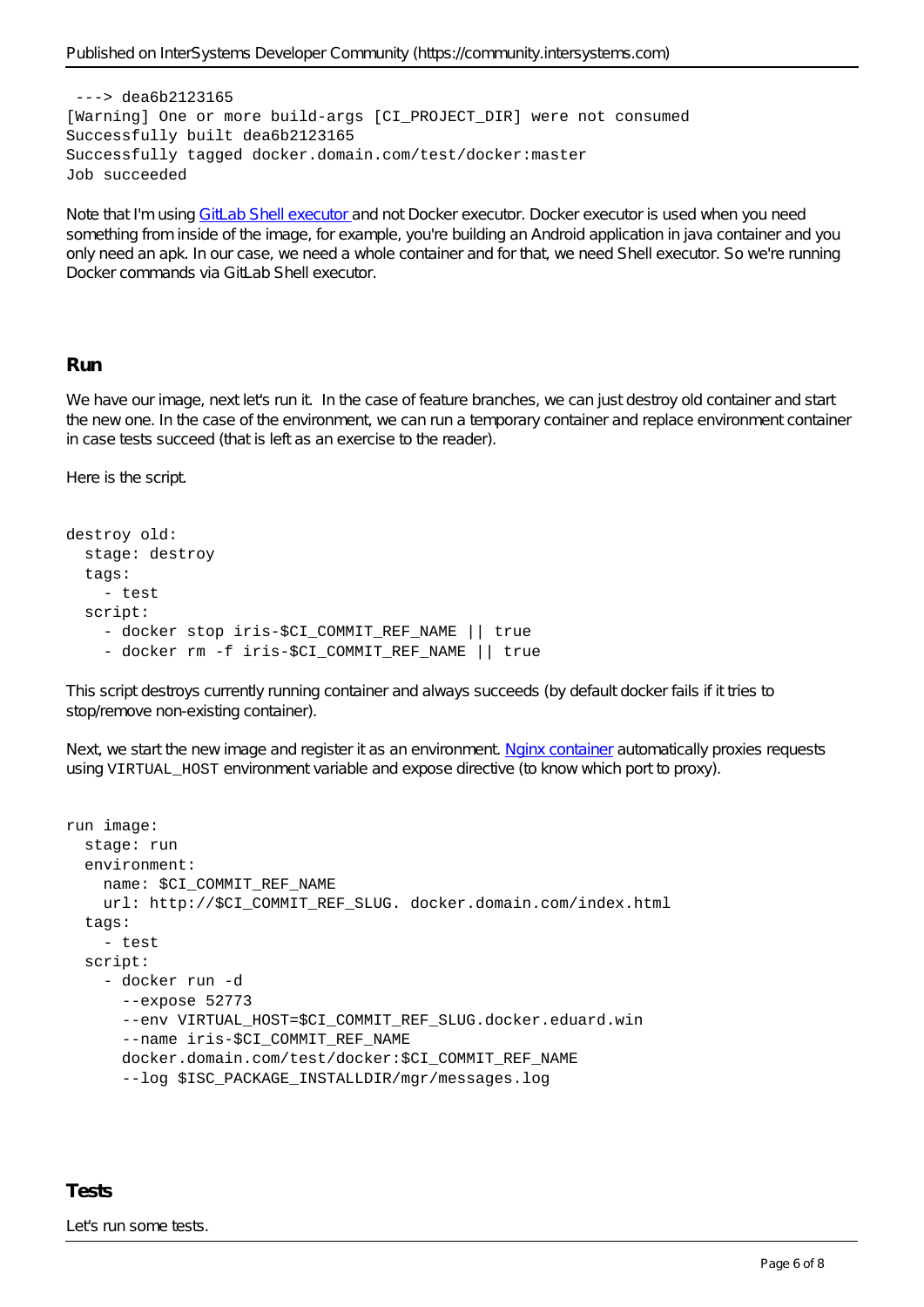```
test image:
   stage: test
   tags:
     - test
   script:
    - docker exec iris-$CI COMMIT REF NAME irissession iris -U USER "##class(isc.git.
GitLab).test()"
```
### **Publish**

Finally, let's publish our image in the registry

```
publish image:
   stage: publish
   tags:
     - test
   script:
     - docker login docker.domain.com -u dev -p 123
     - docker push docker.domain.com/test/docker:$CI_COMMIT_REF_NAME
```
User/pass could be passed using [GitLab secret variables.](https://docs.gitlab.com/ee/ci/variables/#secret-variables)

Now we can see the image in GitLab:

#### **Container Registry**

With the Docker Container Registry integrated into GitLab, every project can have its own space to store its Docker images. Learn more about Container Registry.

| <u>A test/docker</u>   |           |            |                | û |
|------------------------|-----------|------------|----------------|---|
| Tag                    | Tag ID    | Size       | Created        |   |
| master <b>The</b>      | d7d13903f | 435.96 MiB | 32 minutes ago | û |
| 1-version-1-4          | afb1ff4b7 | 435.96 MiB | 2 days ago     | û |
| preprod $\blacksquare$ | 01882e781 | 435.96 MiB | 2 days ago     | û |
| prod <b>T</b>          | 693c8c3f3 | 435.96 MiB | 2 days ago     | û |

And other developers can pull it from the registry. On environments tab all our environments are available for easy browsing:

| Available 4   | Stopped 0  |                |                                                       |            | New environment |
|---------------|------------|----------------|-------------------------------------------------------|------------|-----------------|
| Environment   | Deployment | Job            | Commit                                                | Updated    |                 |
| 1-version-1-4 | #1 by \$   | run image #652 | -o-85ed9c67<br>Version 1.4, Cl fix                    | 4 days ago | Ø<br>Re-deploy  |
| master        | #8 by \$   | run image #693 | $-$ 85da69fd<br>Remove mkdir                          | 2 days ago | Ø<br>Re-deploy  |
| preprod       | #3 by \$   | run image #663 | $ -$ ed8fb741<br>Merge branch 'master' into 'preprod' | 4 days ago | Ø<br>Re-deploy  |
| prod          | #4 by \$   | run image #668 | -o-e3260de2<br>Herge branch 'preprod' into 'prod'     | 4 days ago | ø<br>Re-deploy  |